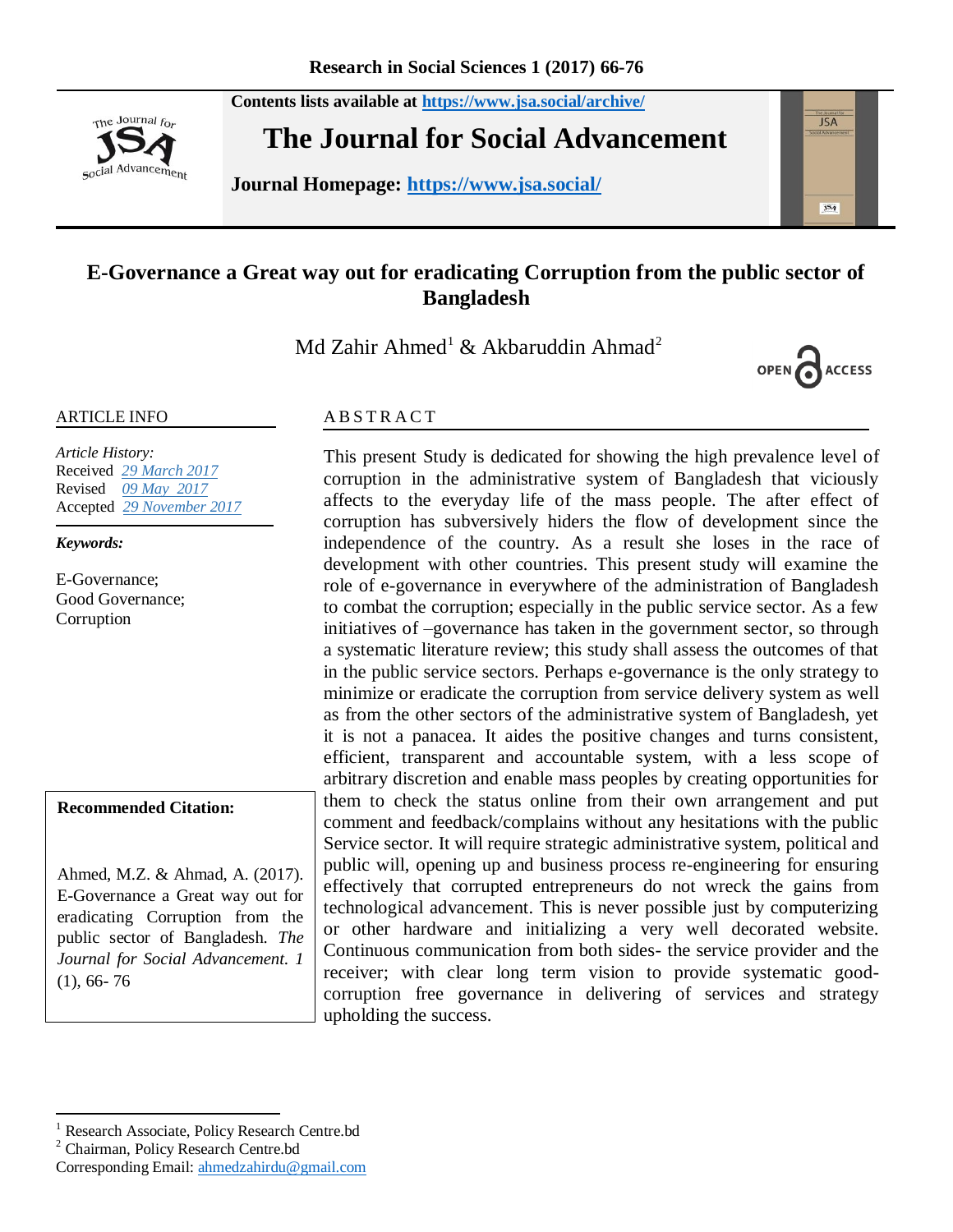## **Introduction**

Due to some major obstacles like social, economic, physical, informational and others with the inadequate mechanism to feedback, the poor and disadvantage group of people in the developing countries like Bangladesh are quite unable to make or receive the public services effectively. Specially this particular matter leads a huge prevalence rate of corruption in Bangladesh. Most of the public sectors in Bangladesh are valetudinarian with corruption of various dimensions and shades. This is most unfortunate that even after 44 years of independence; Bangladesh is still being known to the world as a country of floods, cyclones, disasters and corruption. If any country continuesits all aspects of development with the natural calamities we'll never found any regret of anyone as it is unpredictable and uncontrolable as well. As a matter of fact, the natural disaster could cause a lot of loss but the initiatives and responses from the government is the main concern here and what goes on in the aftermath of such a disaster. Therefore, if a government is corrupt, there might be little or no response from the government to rebuild, develop such a torn zone. We all know that some of these natural disasters cannot be avoided but they can be checked and monitored in so many ways. Take for example the hurricanes, earth quakes etc. the government has centers that monitor these elements and they give warn the people before hand to either evacuate such areas. But the corruption has no answer in this regard.

It remains like a destroyer the administrative system of one nation.we have found some vay common forms of corruption in the administrative systems of the third world country like Bangladesh. we have found bribery is the most common form of corruption in service delivery which affects the overall system as a worseVicious scathe. Apart from bribery, misappropriation and rent-seeking of funds, the performance of public organizations is adversely affected by a host of other factors like delays in service provision, excessive lobbying, pilferage and larceny, irresponsible conduct of officials, bureaucratic intemperance, patronage and clienteles. In recently we are considering corruption is to be a major fetter for development in Bangladesh. Here we have found a similarity of corruption with natural disaster, as both of them are tremendous threat in service delivery which actually preserves the ultimate human rights. Culture, politics, economy or any other components of Government system expose direly to threat.it increases transaction expense of ant trade and commerce that actually affects adversely to the foreign trade of the country. It formidably whanging on the foreign investor in any sector of development as makes the protection system biased.

Several institutionalized mechanisms can be placed to combat the malfeasance in delivering public services although we have to think the body engaged to control the corruption may sometime corrupted through the embranchment with the malpractice. Amongst we put emphasize on the Information and Communication Technology (ICT) in public service delivery. In the  $21<sup>st</sup>$  century people's socio-economic substance is highly dependent of the Information and Communication Technology (ICT). We have found the impact of ICT is every stratum of life. Copying with the challenges created by the corruption E-Governance is the probable foremost solution. E-Governance is the use of a range of modern information and communication technologies such as internet, local area networks, mobiles etc. by Governments to improve effectiveness, efficiency, service delivery and to promote democracy. Fostering and ameliorating the citizen centric services ICT can play a significant role as the functions of the government are the most intense.

E-Governance will be the smartest key of the smart governance and making information accessible foe the mass people of Bangladesh. Without the access to the information the citizens remain under the digital deprivation. It will reduce the distance and gap between the people and government through direct interactions at different levels and matters of governance to provide inputs for decision makers.it will make the way of achieveing the desired objectives a critical assessment of ICT status atvarious levels of government and society is needed.

This paper identifies the intensity of corruption and their effects on national along with the eradication of it with the implementation of E-Governance. The chapter has five sections. After the introduction, the second section discusses the research objective, the third section discusses the significance of the study, the next one is the conceptual frame work, methodology will be the next one and conclusion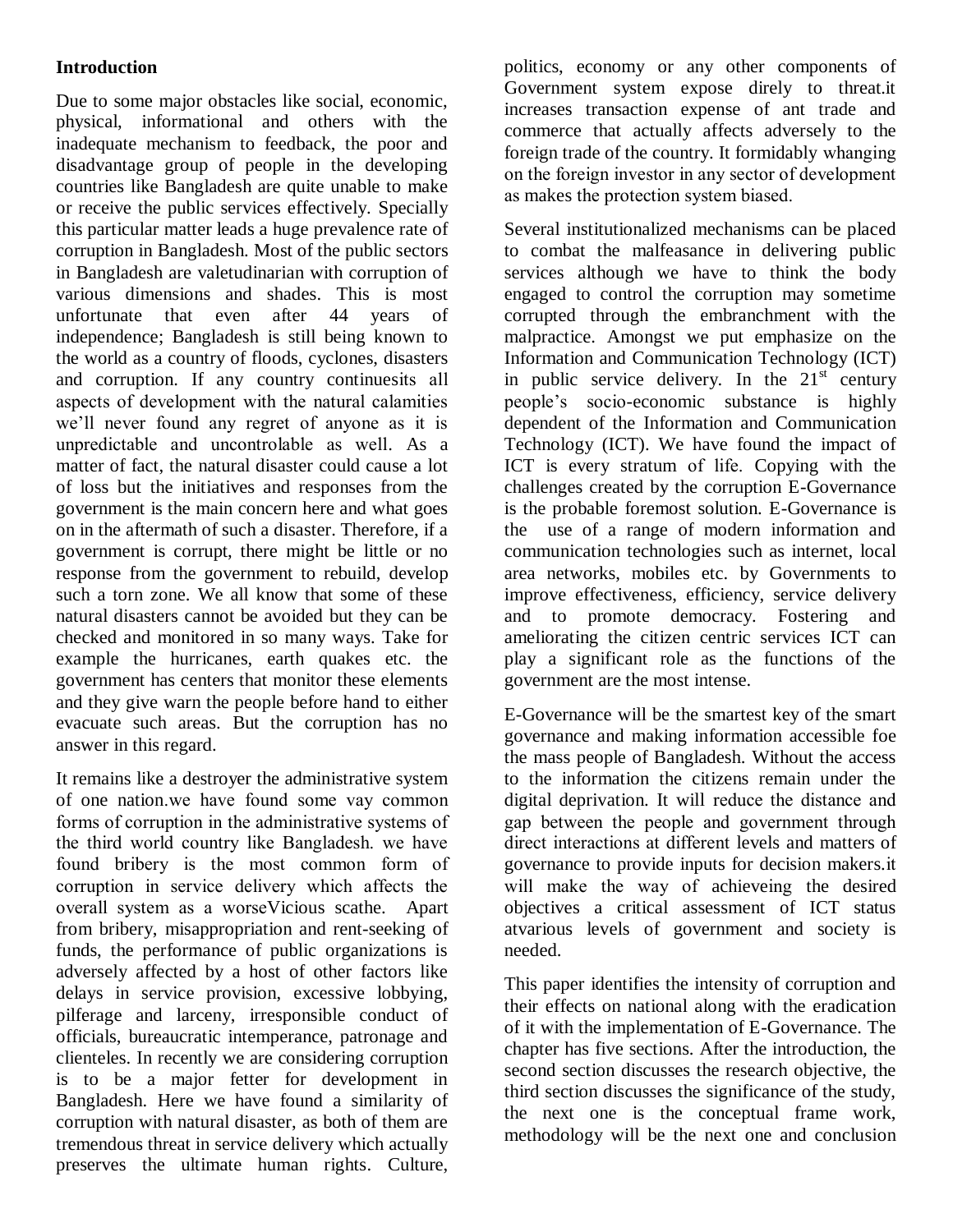will be at number six and followed by the recommendation in the position number seven.

## **Objective of the Study**

Now a day, Socio-economic livelihood has tremendously affiliated with Information and Communication Technology (ICT). Public service sectors and the functions are the main areas where ICT can play a centric role in fostering and ameliorating the citizen centric services.

Implementation of the E-Governance will be the key for an easy and smart access in the public sectors for the common people of the country where the most of proportion are out of the range of the digitalization. E-governance will allow ordinary people to interact with the government at various levels and matters of governance to provide inputs for decision makers and which leads a corruption free society.

To achieve these desired objectives E-Governance is must to implicate in all sectors of the public service along with the accessibility of the mass people. The study is aimed at fulfilling the following objectives

- 1. To understand of the role of E-Governance in combating corruption in the public sectors of Bangladesh.
- 2. To promote awareness of the need for action to increase e-readiness throughout the Country.
- 3. To assess the present situation of the infrastructure for implicating the E-Governance and its potentialities in the Government systems.
- 4. Finding out the probable strengths and weakness of the overall system.

### **Significance of the Study**

In a very wretched way Corruption excruciate the poor people in developing countries. In all the way it make their life more and more miserable, and incline to make the poor to poorer. Corruption is that reproach that causing problems to get their rightful demand/s. Inexorable corruption in the public sector can cause serious damage including:

- Undermining public trust in government
- Wasting public resources and money
- Causing injustice through advantaging some at the expense of others
- Inefficiencies in operations
- Reputational damage which makes it difficult to recruit and retain quality staff or obtain best value in tender processes. It may also be more difficult or attract business investment, adversely affecting prosperity.

Globally, the World Economic Forum has estimated that the cost of corruption is about US\$2.6 trillion a year. The impacts of corruption disproportionately affect the most vulnerable people in society. Widespread corruption deters investment, weakens economic growth and undermines the rule of law. (Independent Commission Against Corruption, New South Wales, 2015). Addressing these matter we thaink corruption is needed to be eradicated from Bangladeh and as the best way we are suggesting E-Governance to be chosen in this regard.

## **Research Methodology**

This current study has developed on the basis of secondary data. Some primary data were collected through discussion with the government officials, the service recipients of the major cities of Bangladesh. Besides we have collected data from different books journals, websites, etc. But when we methodically forwarded with this present study; we got the following ways to draw the conclusion at last:

• In depth study on the past, ongoing and upcoming project's reports

• A common survey in the service recipients on their expectation

- Focus group discussions
- Key informant interviews
- Draft reports on all the studies and surveys
- Final epilogue

Survey in the service recipients has been conducted to know their views and opinions of E-Governance, its strengths and weakness to combat the corruption in the service delivery sectors of Bangladesh. The dimension of corruption was presented to them in a much unbiased way.

### **Conceptual Framework**

Due to a number of factors, there are wide disparities among regions and countries in their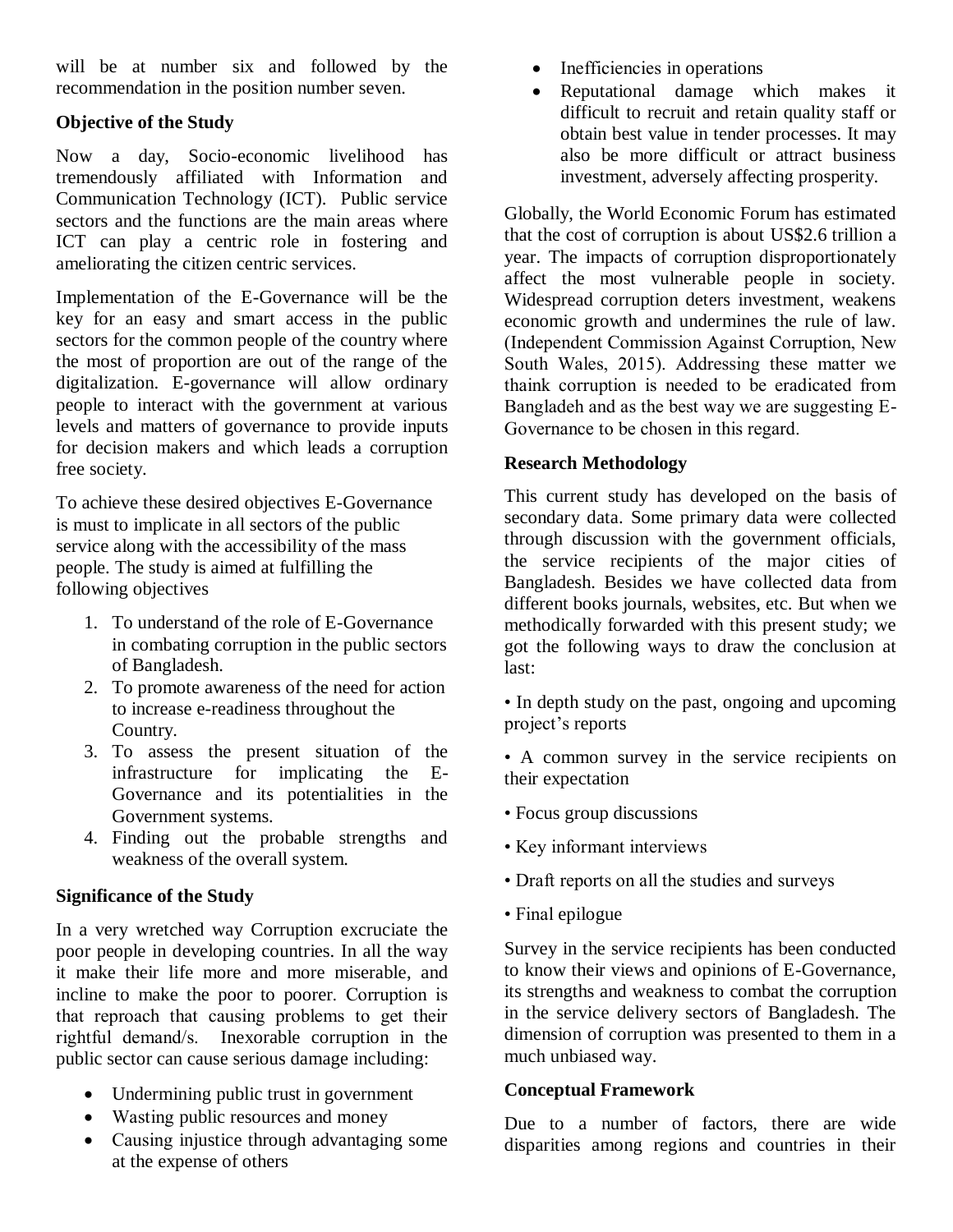state of E-Government development as observed throughout the 2014 Survey. One clear observation is that the income level of a country is a general indicator of economic capacity and progress, which thus influences its E-Government development.

Access to ICT infrastructure and the provision of education, including ICT literacy, are related to the income level of a nation. The absence of these factors hinders the implementation of E-Government initiatives. However, it is clear that national income does not, by itself, constitute or guarantee E-Government development. There are many countries that have significantly advanced their E-Government despite relatively low national income, just as there are many countries which are lagging behind despite their relatively high income and thereby have good opportunities for future improvement.

There is little doubt that underpinning this aggregate snapshot is the level of economic, social and political development of the countries concerned, and one of the primary factors contributing to a high level of e-government development is past and current investment in telecommunication, human capital and provision of online services.

## **Corruption**

The search for a definition of corruption has long been a feature of conceptual and political analysis. Traditional conceptions of corruption that focused on the 'moral vitality' of whole societies have given way to the definitions based on 'behavior classification', in which specific actions of a nation are measured against a variety of standards (Pillay and Dorasamy, 2010: 363). Me´on and Weill (2010: 254) identified two perspectives of corruption: 'Moralistic' and 'Functionalistic'.

From the 'Moralistic' perspective, Moleketi (2009: 332) defines corruption as the process that "undermines the value system, the norms and the very cohesion of society". The Functionalistic' perspective reflects the relationships between the individuals and the institutions, which is rooted in the operation of market forces, the pursuit of individual prosperity as opposed to the common good (Moleketi, 2009: 332). In between these two perspectives of the society and the market; there is another perspective which can be labeled as the 'legalistic perspective' (Heidenheimer et al. 1999:

166). It is based on 'Public-office-centered' definitions which can be illustrated by the work of Nye who defined corruption as "behavior which deviates from the normal duties of a public role because of private-regarding (close family, personal, private clique), pecuniary or status gains; or violates rules against the exercise of certain types of privateregarding influence" (cited in Heidenheimer and et al. 1999: 165).These definitions can be argued as the explanations of corruption rather than the definitions which explain how it happens rather than what constitutes corruption.

## **E-Governance**

Electronic governance or e-governance is the application of information and communication technology (ICT) for delivering government services, exchange of information communication transactions, integration of various stand-alone systems and services between government-tocustomer (G2C), government-to-business (G2B), government-to-government (G2G) as well as back office processes and interactions within the entire government framework. Through e-governance, government services will be made available to citizens in a convenient, efficient and transparent manner. The three main target groups that can be distinguished in governance concepts are government, citizens and businesses/interest groups. In e-governance there are no distinct boundaries.

With the advancement of ICT (Information and Communication Technology), the words like Egovernment and E-governance have come into prominence (Godse and Garg, 2006:13). In fact, in many cases, both of these terms are used synonymously although they are quite different and have different audiences to cater to and different objectives to achieve (Ibid, 13). The definitions of E-governance range from "the use of information technology to free movement of information to overcome the physical bounds of traditional paper and physical based systems" to "the use of technology to enhance the access to and delivery of government services to benefit citizens, business partners and employees" (Pathak and et al., 2007: 197).

The basic premise for introducing E-governance is that the citizens can communicate with the public officials and avail the public services via online and/or other information technologies. Such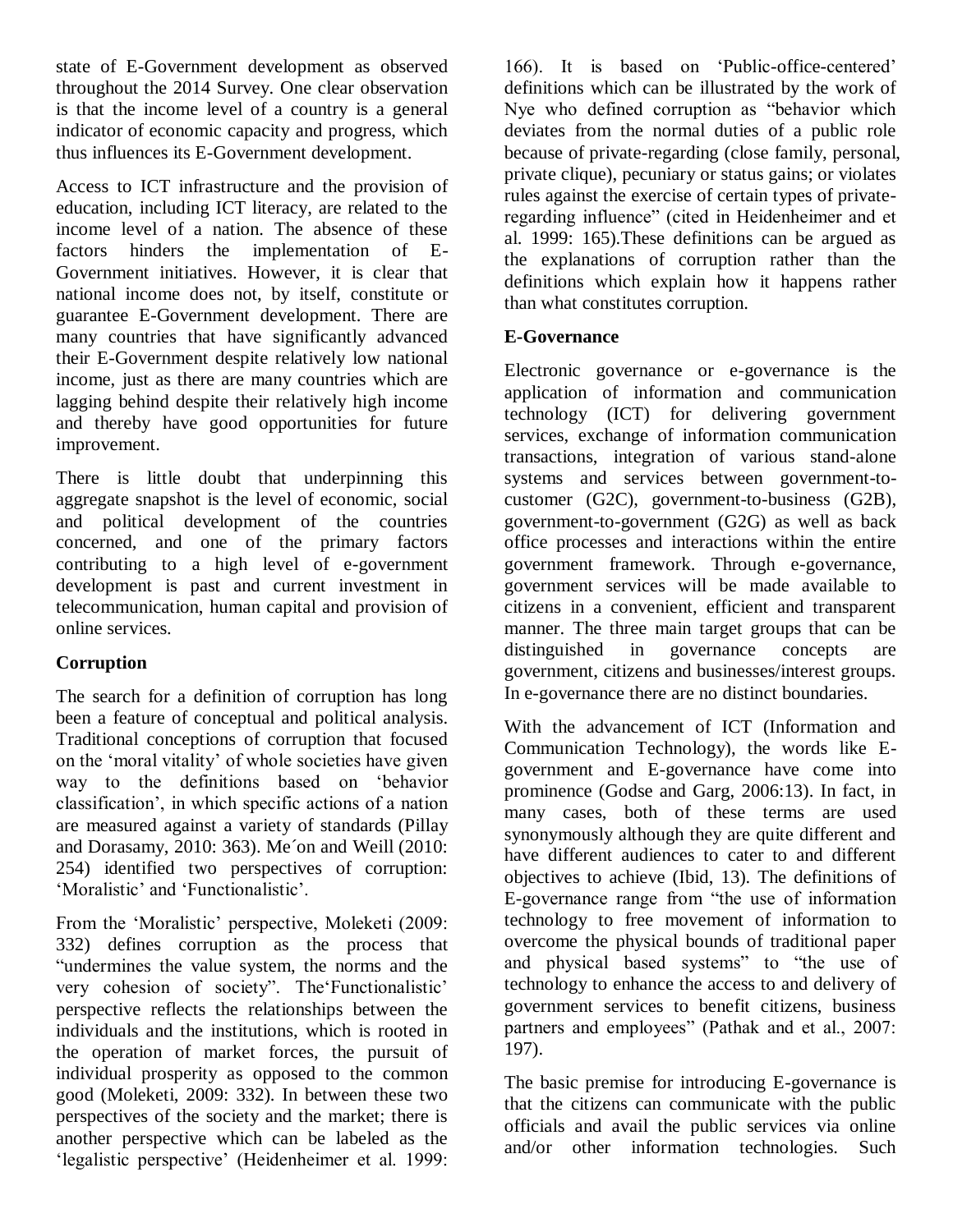introduction entails streamlining operational processes, transcribing information held by government agencies into electronic form, linking disparate databases, and improving ease of access to the services for the public.

### **Workability of E-Governance to eradicate the corruption in the public sectors**

Due to the lack in implementing the E-Governance, the developing countries like Bangladesh is suffering from the trouble of handling a huge amount of paper files, time consumption procedures and many levels of explicit controls and approvals. Corruption only found to the place where there is the presence slow resulting. The sedate speed in public services delivery makes the way of corruption more extensive.

Government costs more in delivering its services while there is the absence of digitalization of governance. We have found there the less amount of delivery and not ample responsive or accountable. Ensuring a complete corruption free society and to go ahead, connection between the government and citizens and other civil societies is must.

Gathered information from different levels of government like ministries, departments, offices and others service provides will not be effective to the actual receivers and the efforts will go in vain with the sharing amongst the citizens. The resources need to manage in highest level to manage more situations.

Eventually we have foubd the effectiveness of E-Governance in different levels of the national capacity development to eradicate the corruption. ensuring the rule of law through the E-Governance make the country corruption free. The workability of E-Governance are:

1. It will bring transparency in government operations and government-public interface. Computerization and networking of the government will bring transparency in the activities of different government operations by enabling everyone to access the network and see what is happening in other agencies.

At the same time it will also create a bridge between the government and the public for the basic information access and interchange.

- 2. E-governance can improve the efficiency and effectiveness of government's service delivery systems. Once the basic computerization infrastructure is in place government could disseminate information to the public as well as gather information by setting up information kiosks at different public places.
- 3. It will reduce corruption in the different agencies of the government.

## **ICT Infrastructure of Bangladesh in 21st Century**

- 1. 100% of Ministries/Divisions are currently connected to the Internet.
- 2. 100% of Departments/Corporations are currently connected to the Internet.
- 3. 75% of Academic Institutions are currently connected to the Internet.
- 4. Internet-connected PC-Employee ratio at Ministry/ Division level is 0.0**7**5.
- 5. Internet-connected PC-Employee ratio in Academic Institutions is 0. 3.
- 6. At the Ministry/Division level, about 31.6% of the offices have broadband and about 47% have radio--link connectivity.
- 7. At the Department/ Corporation level, about 33% of the offices have broadband and about 43% have radio-link connectivity.
- 8. At academic institutions, 38% of the offices have broadband, and about 76% have radio link connectivity.
- 9. 48 government Non-government and educational institutions have VSAT.
- 10. At the Ministry/ Division level, about 100% have LAN.
- 11. About 18.2% of Academic Institutions have no mechanism for IT Maintenance.
- 12. About 18.6% of Ministries/Divisions have maintenance being handled under projects.

### **ICT Infrastructure of Bangladesh**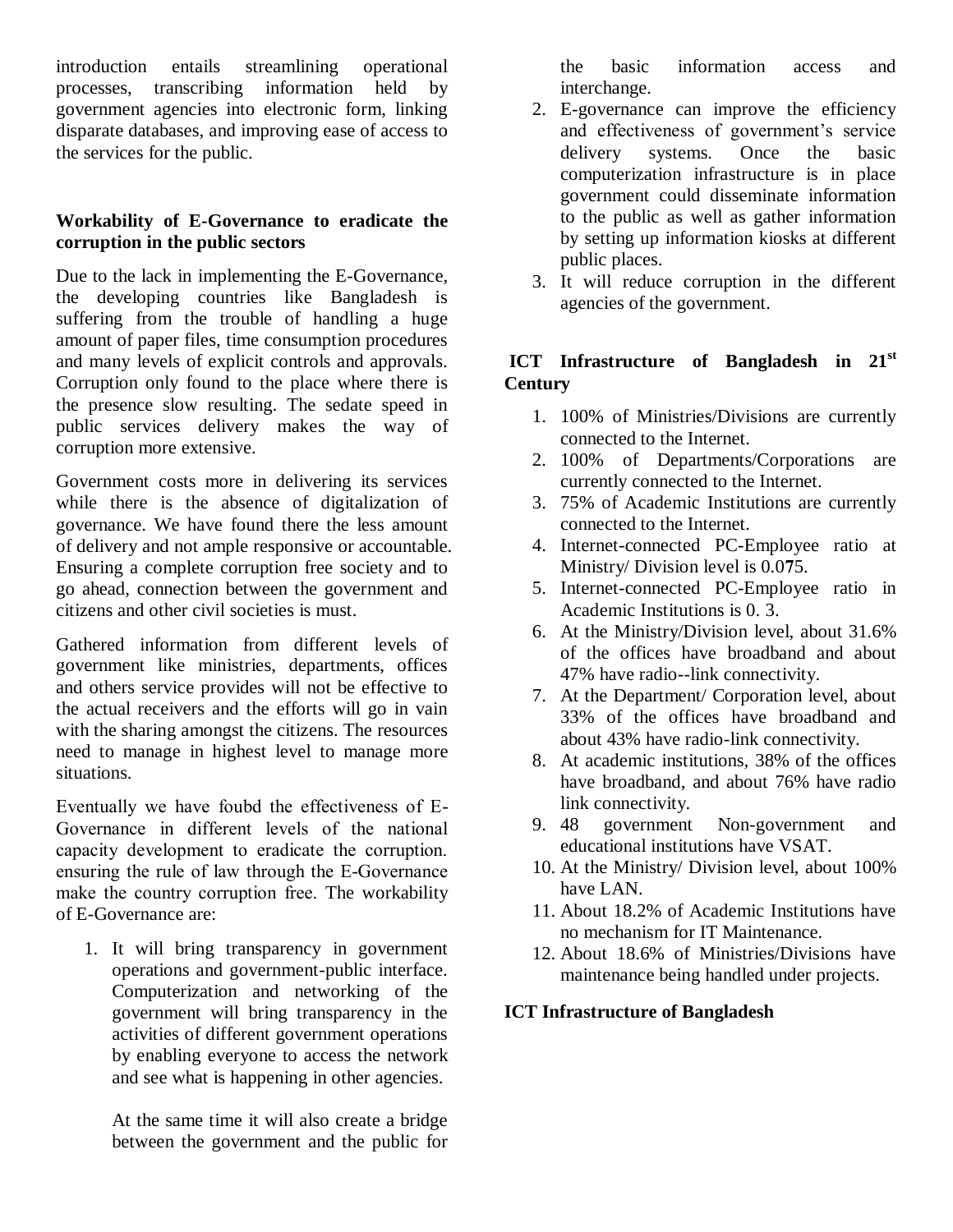### **Table:1 ICT Infrastructure of Bangladesh**

| <b>Present Status</b>                                                                                                                      | Mid-term (2015) status                   | <b>Future status (2021)</b>                                                     |
|--------------------------------------------------------------------------------------------------------------------------------------------|------------------------------------------|---------------------------------------------------------------------------------|
| -64 District<br>Commissioners<br>(DCs) are connected<br>with the Prime Minister<br>Office with WAN Plus<br>UpazilaNirbahy<br>Officer (UNO) | -Teledencity 70% with<br>be increased    | -Broadband extension<br>40% by 2018                                             |
| 64 District eService<br>centre                                                                                                             | -connected all Upazilla<br>with internet | $-100\%$ union<br>connectivity with<br>internet by 2020                         |
| 4501-UISC (union<br>information service<br>centre) are connected<br>with UNOs                                                              | -30% broadband<br>increased              | -90% Teledencity by<br>2021<br>100% internet<br>connection at upazila<br>level. |
|                                                                                                                                            | -50% union connected<br>with internet    |                                                                                 |
|                                                                                                                                            | -wireless broadband<br>functioning       |                                                                                 |
|                                                                                                                                            | -minimum cost service<br>provide         |                                                                                 |

### **E-Governance and Corruption**

### **Corruption and E-governance: A Search for Interrelations in Retrospect**

Empirical research shows that the presence of high corruption negatively affects economic development (Mauro, 1998), significantly hinders the inflow of foreign direct investment (FDI)(Zhao et al., 2003), reduces the level of human capital, and destroys confidence in both public and private institutions (Husted, 2002) (cited in Selim and Bontis, 2009: 165). Though, there are opposite views and research findings as well (like Leff, 1964; Leys, 1965; and Huntington, 1968; cited in Me´on and Weill, 2010: 244). They describe about the beneficial effects of corruption and put it as ―Corruption grease the wheels‖. Thus, we can get two contrasting opinions on corruption. Though; maximum study findings go against "the grease the wheels" hypothesis and mentioned about the "sand the wheels" effects of corruption (Me'on and Weill, 2010: 245).

Tapscott and Caston (1993) argue that ICT causes a "paradigm shift" by introducing "the age of network" intelligence", reinventing businesses, governments and individuals (cited in Ndou, 2004:3). The traditional bureaucratic paradigm, characterized by internal productive efficiency, functional rationality, departmentalization, hierarchical control and rulebased management (Kaufman, 1977), is being replaced by E-government paradigm which emphasizes on competitive, knowledge based economy requirements, such as: flexibility, network organization, vertical/horizontal integration, innovative entrepreneurship, organization learning, speed up in service delivery, and a customer driven strategy (Ho, 2002; cited in Ndou, 2004: 2). In the traditional model of public service delivery, the procedures are long, time consuming and lack transparency which often helps to create an environment leading to corrupt practices (Kabir and Baniamin, 2011:37). Now, E-governance is considered as an effective tool to radically change the face of government. Because, a mature and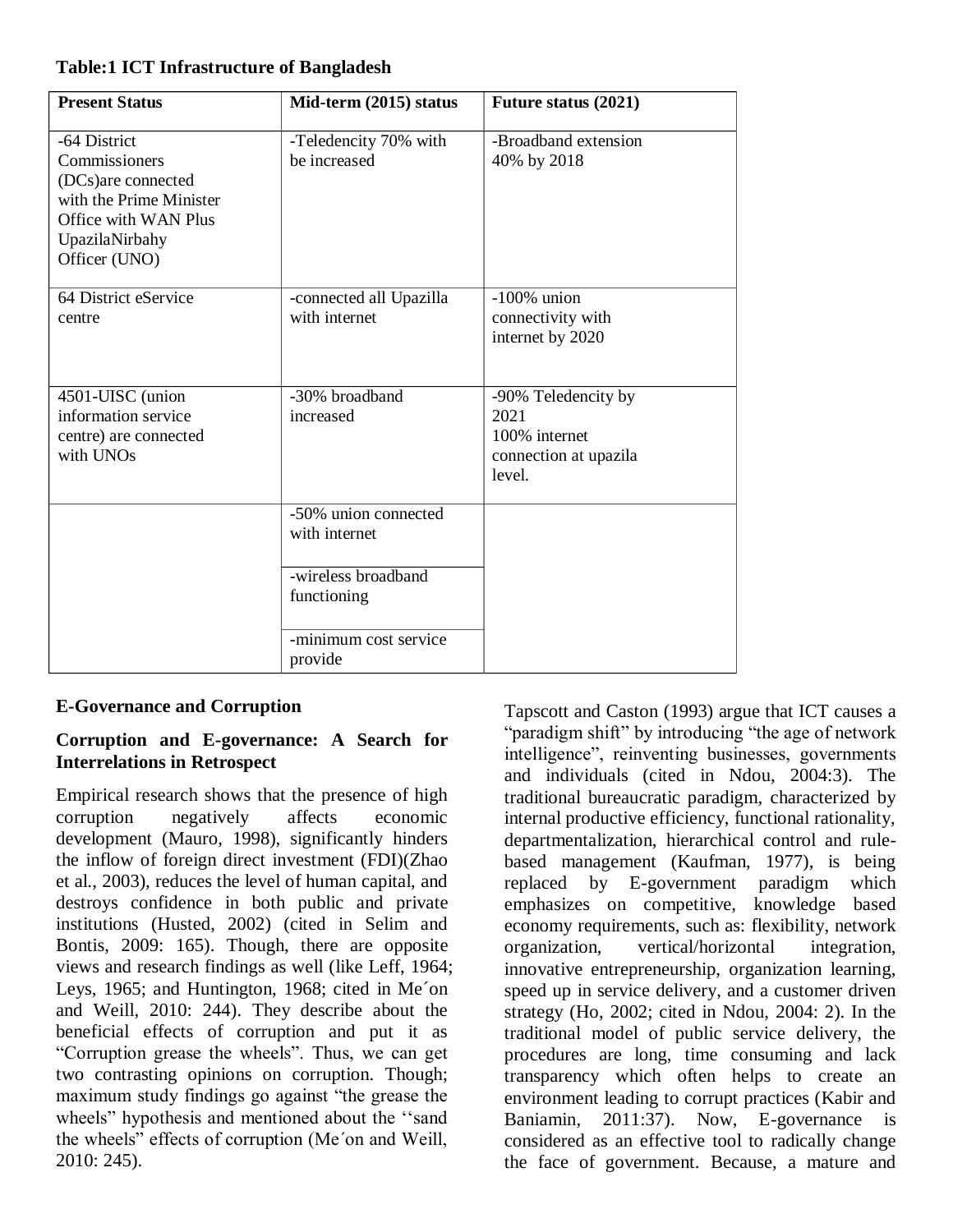effective e-government has the capacity to create new methods and avenues for participation in government, acting as an endless wire, electronically threading together citizens, businesses, and all levels of government in a nation (Jaeger, 2003:328).An impressive and well-known example of controlling corruption by E-government is the case of the Bhoomi (meaning land) system from Karnataka, India, where the introduction of an electronic land record system serving about 7 million farmers has saved clients some 1.32 million work days in waiting time and Rs.2 806 million in bribes (World Bank, 2004:87). The main function of the Bhoomi system is to maintain records of rights, tenancy, and cultivation, which are crucial for transferring or inheriting land and obtaining loans. Under the old system an accountant, serving three or four villages, maintained land records. Accountants were not easily accessible and farmers faced long delays; two out of three paid bribes, and over two-thirds paid more than Rs. 100, compared to the official service fee of Rs. 23 (Andersen, 2009: 202). A snap shot of the earlier works on Egovernance and corruption may be useful to have a quick idea on the probable effects of E-governance on corruption:

#### **A Model of the correlation of E-Governance and Corruption**



*Form the above figure 1. We can illustrate the actual correlation amongst the E-Governance and the Corruption, where organization has a great role regarding its power relations and environment and with the proper implementation of E-Governance the level of different types of corruption can be eradicated.*

## **Case Study of the effectiveness of implementing E-Governance**

This research work tries to follow the natural experiment approach to assess the impacts of Egovernance on corruption. To achieve this objective, the study tries to explore the cases where there are variations of E-governance level through which the probable variable impacts of E-Governance on corruption can be understood. First, the study likes to consider the district7 land administration of Bangladesh as land has a constitutive role in the formation of a nation-state (Bleiklie, 2006:9) and at the same time, it is also treated as one of the significant area for corruption. A household study in 2012, showed that 54.8 percent of the surveyed respondents have to pay bribe for receiving services from the land administration (TIB, 2012:13).

However, the automation of the 'land administration' does not have any variation of the level of E-governance as all the district headquarters have the same level of E-governance. For this, the ticketing system of Bangladesh Railway (BR) can be a better alternative where there has been automation for quite a long period of time (the automating process started from 1994) and have various levels of E-governance. Due to the huge demand of the tickets, especially in the weekend and in the holidays; and the limited supply (mainly due to lack of capacity), there are windows for corruption which are exploited by the different sections of people. There is another kind of ticketing system in Bangladesh Railway which can be labeled as Computerized ticketing or C-ticketing. Under this system, tickets are sold from the counter by using the computer system, but this is not 'direct transactional' like E/M-ticketing. Here, all the activities like seat allocation, accounts, production of selling report etc. are maintained through the computer. This C-ticketing can again be divided based on the connectivity with the central servers. In the sample urban station, C-ticketing system is connected with the central servers which enable the official to monitor the activities from the other places through internet. In the following table 3 we are going to illustrate the impact of the E-Governance in service delivery: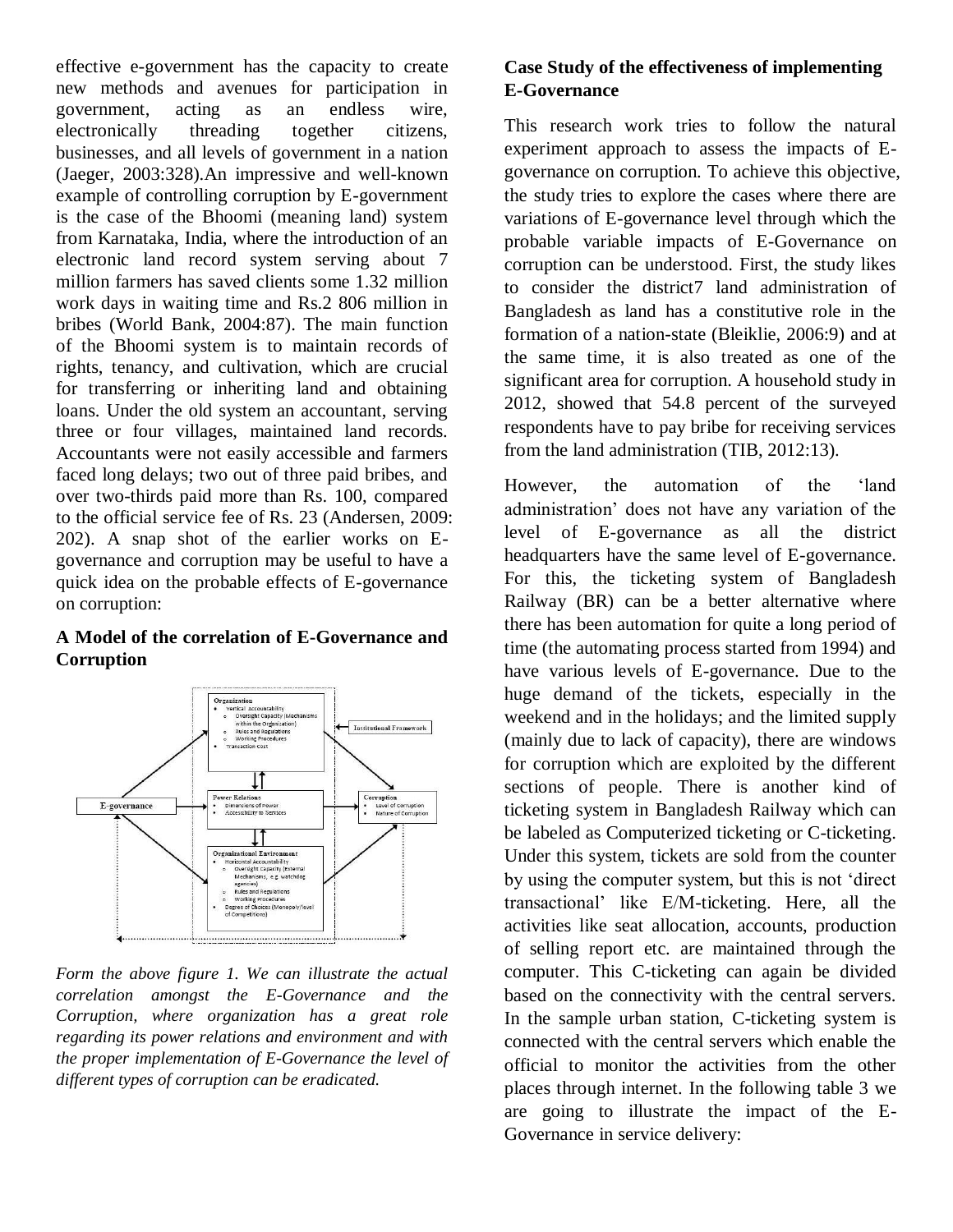### **Table:2 Effectiveness of E-Governance**

| <b>Critical</b><br><b>Issues</b><br>that                                                                                   | Patterns of                                           | Impacts of                                                                   | <b>Effecting</b><br><b>Process</b><br>of                                                                                                                                                                                                                                                                                                                                                                                                                                                                                                                                                                                                                                                                                                                                                                           | <b>Potential Future Scopes and</b>                                                                                                                                                                                                                                                                                                                                                                                    |
|----------------------------------------------------------------------------------------------------------------------------|-------------------------------------------------------|------------------------------------------------------------------------------|--------------------------------------------------------------------------------------------------------------------------------------------------------------------------------------------------------------------------------------------------------------------------------------------------------------------------------------------------------------------------------------------------------------------------------------------------------------------------------------------------------------------------------------------------------------------------------------------------------------------------------------------------------------------------------------------------------------------------------------------------------------------------------------------------------------------|-----------------------------------------------------------------------------------------------------------------------------------------------------------------------------------------------------------------------------------------------------------------------------------------------------------------------------------------------------------------------------------------------------------------------|
| <b>Trigger Corruption</b>                                                                                                  | <b>Corruption</b>                                     | $E-$                                                                         | Corruption                                                                                                                                                                                                                                                                                                                                                                                                                                                                                                                                                                                                                                                                                                                                                                                                         | <b>Caveats of E-governance</b>                                                                                                                                                                                                                                                                                                                                                                                        |
| <b>Push Factors:</b><br>Do not know the<br>procedures for the<br>service                                                   | Create the<br>dependency<br>on the Dalal<br>(brokers) | governance<br>Have<br>limited<br>success<br>to<br>control this<br>of<br>type | <b>Reasons for Limited Success</b><br>Some of the challenges are<br>addressed by the present level of<br>E-governance like to inform the<br>detail procedures, and the place                                                                                                                                                                                                                                                                                                                                                                                                                                                                                                                                                                                                                                       | 1.In higher online system<br>where one can directly apply<br>through electronic platform, a<br>citizen may avoid this type of<br>corruption as they do not need                                                                                                                                                                                                                                                       |
| Do not know the<br>1.<br>place precisely to<br>have the services<br>of<br>Fear<br>2.                                       |                                                       | corruption;<br>failed<br>in<br>maximum<br>cases                              | for submission, but that is not<br>sufficient enough to control this<br>type of corruption.                                                                                                                                                                                                                                                                                                                                                                                                                                                                                                                                                                                                                                                                                                                        | to interact with anybody or to<br>know the place where or to<br>whom one has to submit the<br>document.                                                                                                                                                                                                                                                                                                               |
| harassments<br>Uncertainty for the<br>3.<br>service                                                                        |                                                       |                                                                              | Because the present level of E-<br>governance:<br>Cannot<br>1.<br>curtail<br>the<br>discretionary power of<br>the<br>service providing staffs,<br>still<br>they can create obstacles and<br>claim bribe.<br>2. Failed<br>to<br>increase<br>the<br>monitoring capacity i.e.<br>not<br>sufficient to identify someone<br>who is involved with corruption,<br>even if someone is identified,<br>then s/he is not given exemplary<br>punishment in many cases.<br>3. Thus a 'culture of impunity' is<br>developed where E-governance<br>may detect someone for the<br>corruption/crime but may not be<br>punished.<br>* Because of these factors, still<br>there are fear of harassment and<br>uncertainty among the service<br>seekers; and to avoid these<br>troubles, many people depend<br>on the Dalal (brokers). | 2. If anybody delays to provide<br>any service then s/he can<br>easily be traced through online<br>monitoring system<br>Caveats<br>3.E-governance is a tool, its<br>success depends on the proper<br>use of the tool, it may detect<br>the crimes but if based on that<br>detection, proper legal actions<br>not<br>taken<br>then<br>are<br>$E-$<br>governance can<br>never<br>be<br>effective to control corruption. |
| <b>Pull Factors</b>                                                                                                        |                                                       |                                                                              |                                                                                                                                                                                                                                                                                                                                                                                                                                                                                                                                                                                                                                                                                                                                                                                                                    |                                                                                                                                                                                                                                                                                                                                                                                                                       |
| 1. Offers from the<br>Dalal (brokers) to<br>have the service<br>without any hassles<br>exchange<br>of<br>in<br>extra money |                                                       |                                                                              |                                                                                                                                                                                                                                                                                                                                                                                                                                                                                                                                                                                                                                                                                                                                                                                                                    |                                                                                                                                                                                                                                                                                                                                                                                                                       |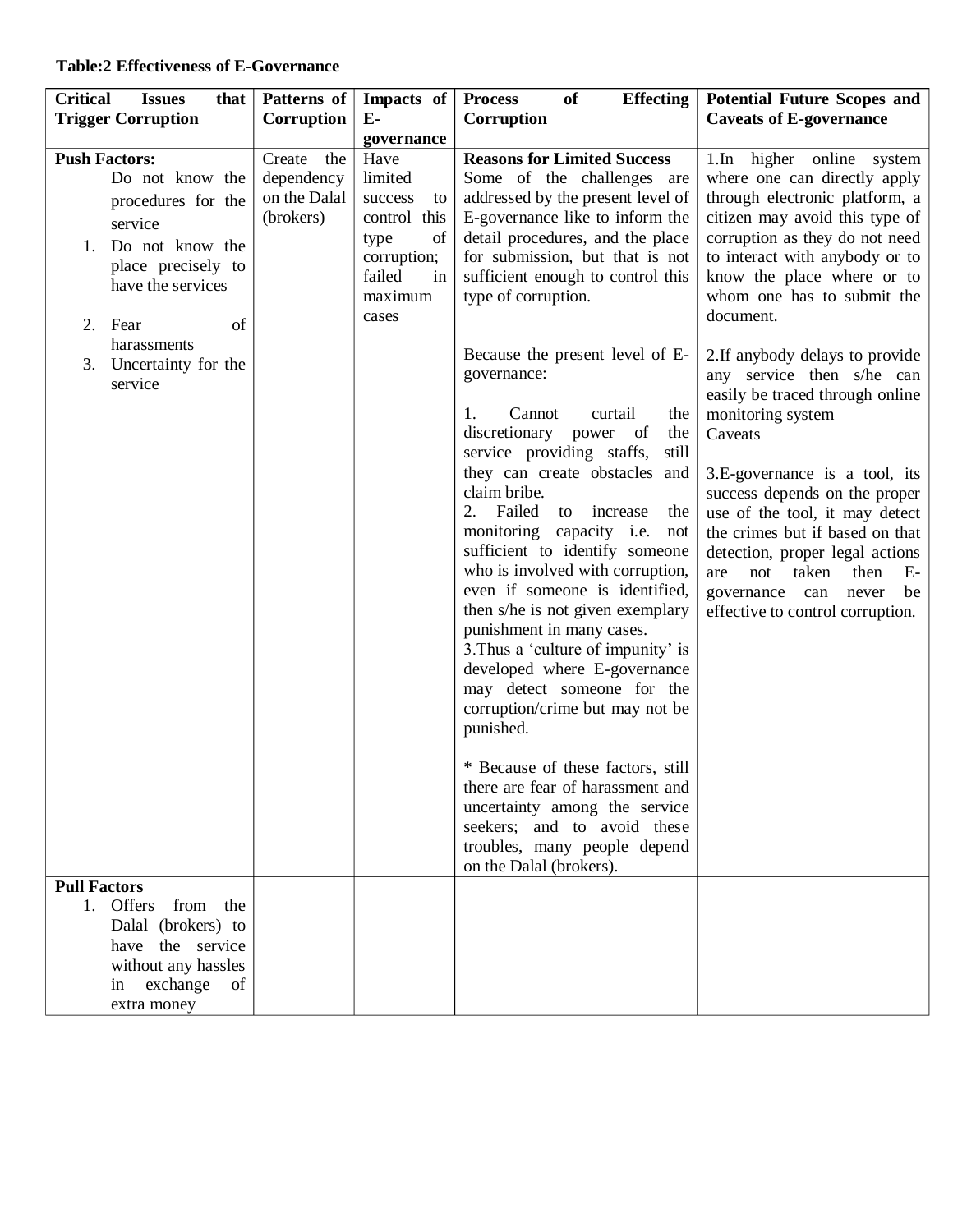| If someone even manage<br>to get the right place and<br>the person to submit the<br>application, one still has<br>to face difficulties to have<br>the services because of<br>the obstacles created by<br>the officials themselves | Pay Ghush<br>(bribe)<br>to<br>have<br>the<br>service | Existing<br>level of E-<br>governance<br>failed<br>has<br>address<br>to<br>this type of<br>corruption. | Limited  <br>Reasons<br>for<br><b>Success</b><br>The<br>officials<br>$\bullet$<br>still<br>have the<br>discretionary<br>power to create<br>obstacles<br>to<br>have<br>the<br>services by the<br>service seekers.                                                                                                                                                                                                                                                                                                                                                                            | 1. There are lots of potentials to curb<br>the corruption by enhancing the level<br>of E-governance, like by creating the<br>provisions for online application,<br>online payment, and digitalization of<br>the documents.<br>2. Online application and online<br>payment can help a service seeker to<br>avoid the human interactions which<br>enable an employee to exercise his                                                                                            |
|-----------------------------------------------------------------------------------------------------------------------------------------------------------------------------------------------------------------------------------|------------------------------------------------------|--------------------------------------------------------------------------------------------------------|---------------------------------------------------------------------------------------------------------------------------------------------------------------------------------------------------------------------------------------------------------------------------------------------------------------------------------------------------------------------------------------------------------------------------------------------------------------------------------------------------------------------------------------------------------------------------------------------|-------------------------------------------------------------------------------------------------------------------------------------------------------------------------------------------------------------------------------------------------------------------------------------------------------------------------------------------------------------------------------------------------------------------------------------------------------------------------------|
|                                                                                                                                                                                                                                   | Try to do<br>Tadbir<br>(lobbying)                    | Existing<br>level of E-<br>governance<br>has failed<br>to address<br>this type of<br>corruption.       | Limited<br>Reasons<br>for<br><b>Success</b><br>1. The present level of E-<br>governance has failed to<br>depersonalize22<br>the<br>entire service delivery<br>system. That is why,<br>Tadbir (lobbying) can<br>play a significant role in<br>influencing the decision<br>of the public officials.<br>2. In many cases, Tadbir<br>(lobbying) is used as the<br>of<br>counter<br>measure<br>corrupt demand of the<br>officials. For this reason,<br>it can be labeled as the<br>dimension<br>of<br>second<br>power which helps to<br>neutralize the illegal use<br>of power of the officials. | discretionary power over him.<br>3. Digitalization may help to preserve<br>the documents more efficiently and<br>the official cannot give excuse that<br>the document is missing.<br>* Higher level of E-governance may<br>lead to depersonalize the decision<br>making<br>i.e.<br>processes,<br>the<br>possibilities for the interventions<br>through Tadbir (lobbying) can be<br>minimized or will become difficult<br>which may help to reduce this type of<br>corruption. |
|                                                                                                                                                                                                                                   |                                                      |                                                                                                        | 3.SometimesTadbir<br>(lobbying) is also use to<br>get illegal favors or<br>services<br>from<br>the<br>officials.                                                                                                                                                                                                                                                                                                                                                                                                                                                                            |                                                                                                                                                                                                                                                                                                                                                                                                                                                                               |

From the above table we have found the unparalleled development in the index of E-Governance of Bangladesh. The United Nations E-Government Survey is produced every two years by the Department of Economic and Social Affairs. It is the only report in the world that assesses the egovernment development status of the 193 United Nations Member States. It serves as a tool for decision-makers to identify their areas of strength and challenges in e-government and to guide e-

government policies and strategies. The publication also highlights emerging e-government trends, issues and innovative practices, as well as challenges and opportunities of e-government development. Each chapter provides an analysis of the Survey's data, as well as highlights strategies, challenges and opportunities so as to provide policy options. The Survey is intended for government officials, academics, intergovernmental institutions,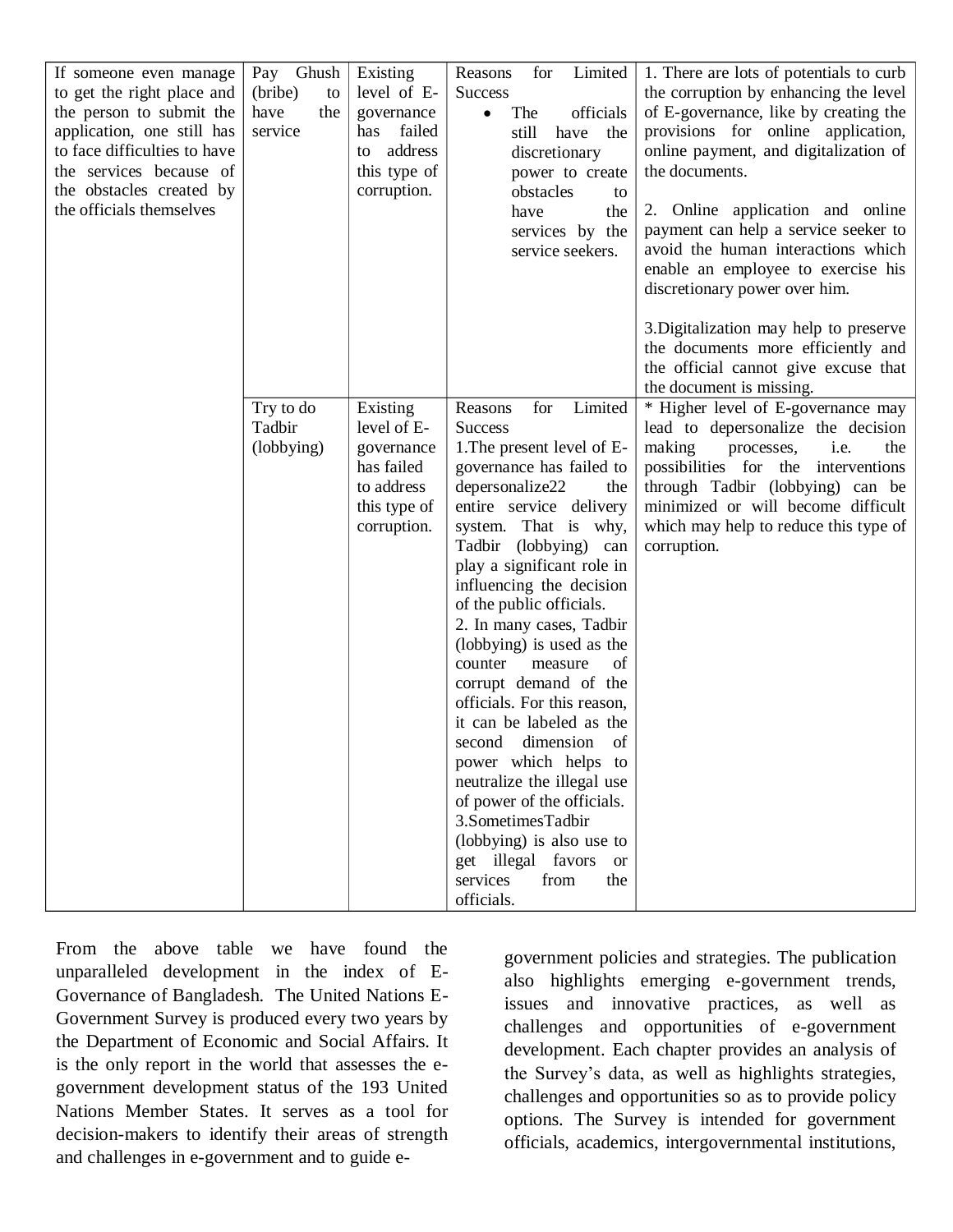civil society organizations, the private sector and citizens at large. The theme of the 2014 edition of the United Nations E-Government Survey—E-Government for the Future We Want—is particularly relevant to addressing the multi-faceted and complex challenges that our societies face today. From the survey report conducted by the United Nations, we have found some developing countries like Bangladesh is doing very positively in combating the corruption in service delivery sections. The proper implementation of E-Governance is the aid to eradicate the corruption from the service deliver sectors. That can be illustrating from the recent Corruption Perception Index of Bangladesh:

|                   | Year | Rank | <b>Score</b> |
|-------------------|------|------|--------------|
|                   | 2005 | 158  | 17           |
|                   |      |      |              |
| <b>Bangladesh</b> | 2010 | 134  | 24           |
|                   | 2011 | 120  | 27           |
|                   | 2012 | 144  | 26           |
|                   | 2013 | 136  | 27           |
|                   | 2014 | 145  | 25           |

#### **Table:2: Bangladeshi E-Governance Ranking**

### **Recommendation**

In order to tackle corruption in the public service sectors of Bangladesh Complete E-Governance is must. Besides it the following measures can be undertaken:

*Bureaucratic and Political Corruption in service delivery:* 

> 1. Making the Anti-Corruption Commission independent, effective, efficient and accountable (See IGS Policy Note)

#### *Bureaucratic Corruption*

- 1. Increase horizontal accountability
- 2. Transparent procurement systems
- 3. Create public service ethics and standards
- 4. Improve financial management systems
- 5. Making Public Service Commission effective
- 6. Creating transparency and simplifying administrative procedures
- 7. Political Corruption
- 8. Making the executive accountable through strengthening the Parliament, assuring
- 9. independence of the judiciary, and appointing the Ombudsman
- 10. Making the Election Commission effective, efficient, accountable and independent for
- 11. Holding free and fair elections.

#### **Conclusion**

Addressing corruption in Bangladesh will require a comprehensive strategy because of the issues raised in this paper whether E-governance can reduce corruption. The findings of the study affirm this effectiveness of E-governance with some observations and conditions. The macro level findings indicate that E-governance can explain most of the variations of corruption in the different countries i.e. it supports the main argument of the study that E-governance may have positive impacts in reducing corruption in different countries. The findings seem to be robust and more consistent in the developing countries though some of the developed countries, particularly the OECD countries show inconsistent trend. This inconsistent trend also confirmed by other studies, e.g. Andrew (2009).The dynamics that emerged from the different levels of E-governance provide some understandings about the nature of E-governance which can have greater impacts on corruption and some insights on explaining the limited success of the different E-governance projects/initiatives. From thesample cases, it appears that E-governance may have better impacts when it can affect the power relations in an organization. This power can be affected when E-governance can provide an alternative service delivery channel through the electronic platform. Because, then the officials may lose their power to influence the process as the system is automated and run electronically. The discretionary power of officials can also be affected if the accountability system can be improved. In the sample cases, though there are indications for the improvement of the monitoring and the investigation capacities due to higher traceability by E-governance; but such development fails to achieve the desired success due to lack of ‗enforcement of the law' and some other implementation related challenges. E-governance as